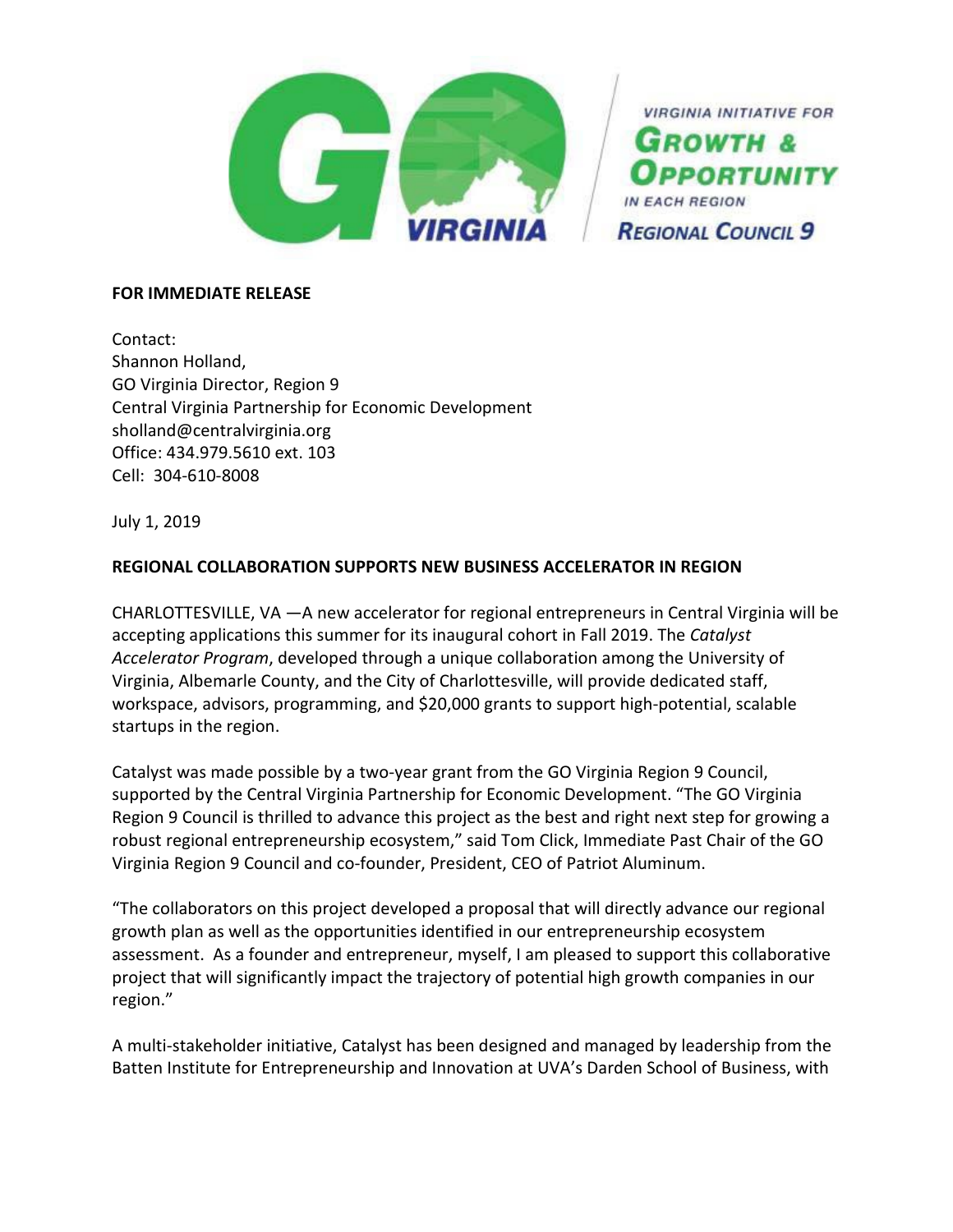

ongoing engagement with the Offices of Economic Development for the University of Virginia, the City of Charlottesville and Albemarle County.

"We are incredibly grateful for the collaboration with and support we have received from the partners in this new program," said David Touve, senior director, Batten Institute for Entrepreneurship and Innovation, and the program lead for Catalyst.

# **Growth-oriented accelerator**

Between the Fall of 2019 and the Spring of 2021, Catalyst will select and directly support 20 early-stage companies operating in the region, with a particular focus on teams developing scalable products or services with high-growth potential. Each team selected for the ninemonth program will receive dedicated workspace, experienced advisors, \$20,000 in grants, and access to over \$50,000 of in-kind resources. Teams need not be affiliated with the University of Virginia to participate.

"Every community desires a full pipeline of growth-oriented enterprises, the Catalyst Accelerator Program is designed to help us get there," commented Chris Engel, Director of the City of Charlottesville Office of Economic Development

Roger Johnson, Director of the Albemarle County Office of Economic Development, added, "Albemarle County is delighted to partner with UVA and Charlottesville in support of a program to help developing companies…whether they build a better paperclip or develop artificial intelligence…succeed by providing access to a place to work, mentors, investors or other subject matter experts."

### **Collaborative community engagement**

Additionally, Catalyst is taking a more networked and open approach to the role that highgrowth accelerator programs can play in their communities. Rather than develop programming that is limited to selected teams, Catalyst will collaborate with local and regional organizations to offer a monthly portfolio of programming and networking events open to the broader community—creating connections that might not otherwise occur.

Organizations collaborating with Catalyst include: Charlottesville's Business and Innovation Council (CBIC), Community Investment Collaborative (CIC), Small Business Development Center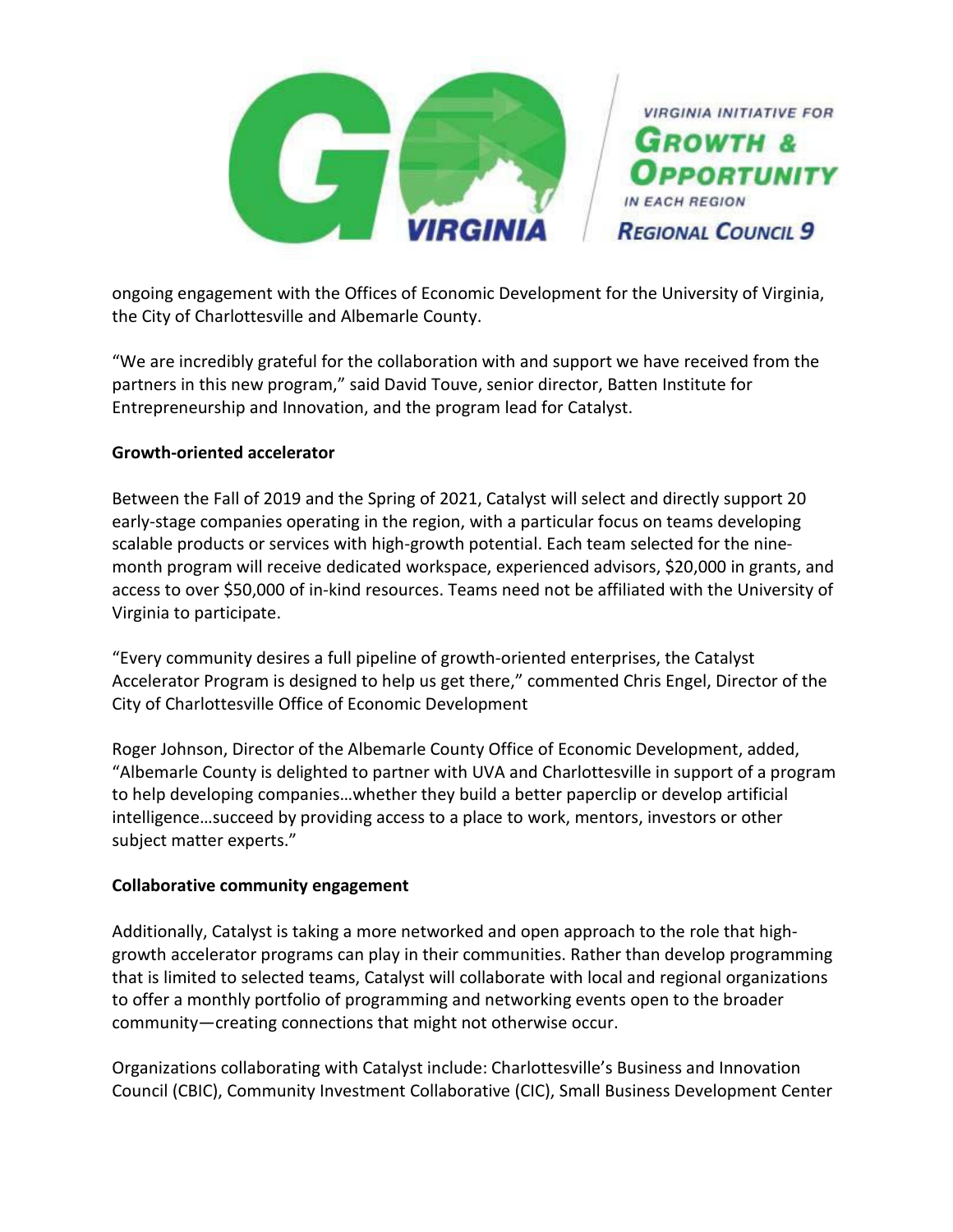

(SBDC), CvilleBioHub, UVA Licensing & Ventures Group, Charlottesville Angel Network, UVA LVG Seed Fund, and others.

"The Catalyst Accelerator project, which leverages resources from GO Virginia, regional economic development partners, the University of Virginia, nonprofits, and the private sector, represents a new economic development model that is broader than business attraction," said Pace Lochte, Assistant Vice President for Economic Development at the University of Virginia. "We are excited to be part of this new dynamic in cultivating a high-quality entrepreneurial ecosystem that provides value to early-stage companies."

# **Internships and project-based learning**

The program will also provide unique internship and project-based learning opportunities for students—providing work experience with small, high-potential companies. Catalyst is collaborating with the University of Virginia's Career Center, connecting startups in the accelerator with students developing in-demand skills, such as: data analytics, digital marketing, software development and design.

Catalyst projects will be integrated with university courses, providing additional opportunities for skill development, as well as experience with the challenges faced by early-stage companies. For example, startups participating in a pilot of the program this past Spring were integrated into courses through which student teams researched and developed a long-term social media strategy for each company.

# **Upcoming deadlines and additional background**

The applications for Catalyst will open on August 1, 2019, with a deadline on August 23. Formal programming for the accelerator will begin in September, 2019, when an initial batch of startups will be selected. A second window for selection will open later in the Fall.

More information about the Catalyst accelerator, including the criteria for applying to the program, can be found online: [http://434.co](http://434.co/)

###